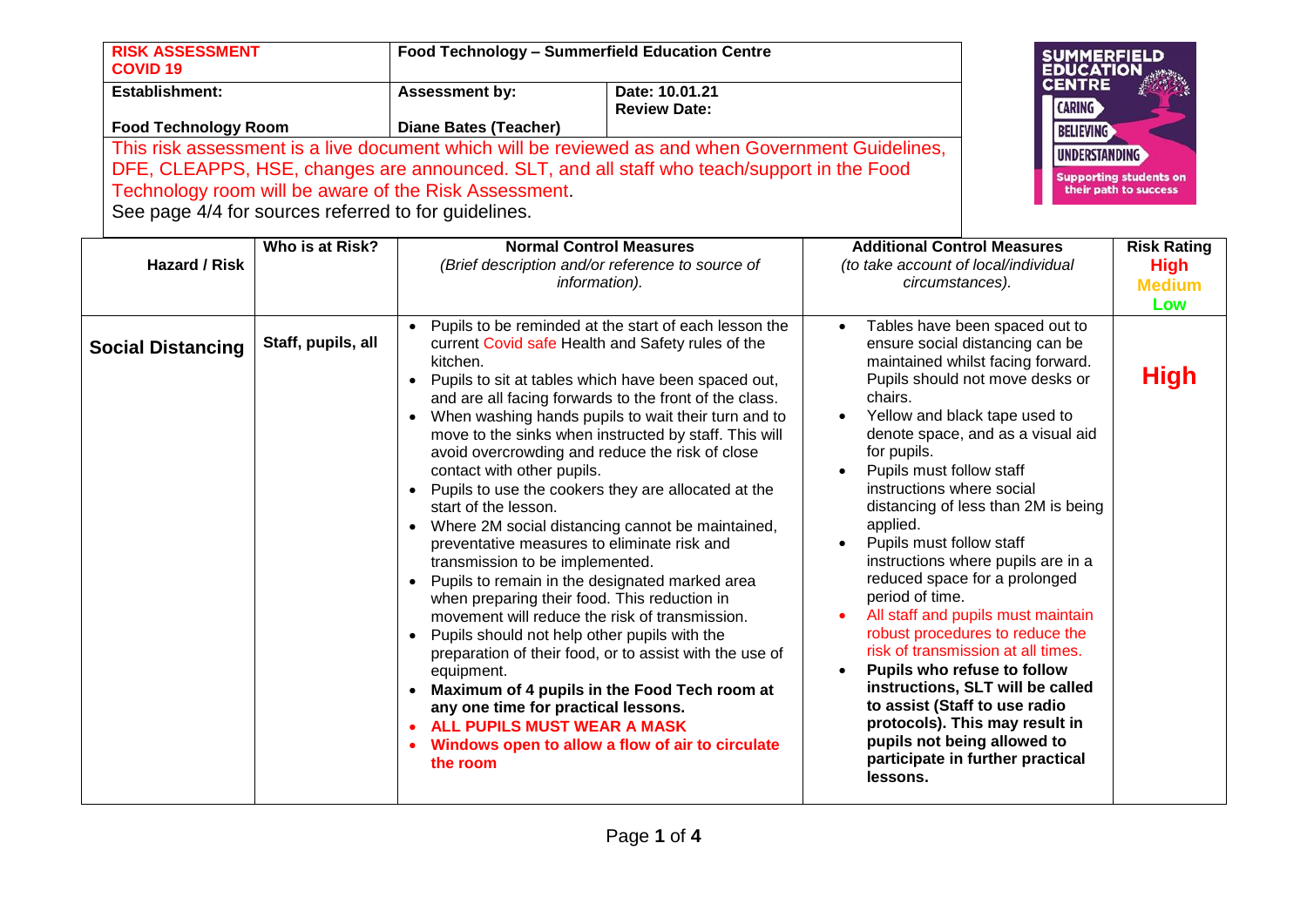| Hand washing /<br><b>Personal hygiene</b><br><b>Respiratory Hygiene</b> | Staff, Pupils, All<br>Staff, pupils, all | • Upon entering the Food Tech room ALL staff and<br>pupils must use the hand sanitiser provided.<br>• Robust procedures and high levels of hand washing<br>or the use of hand sanitiser must be maintained and<br>under taken at all times. Soap and hot water are<br>provided for this purpose. Disposable paper towels<br>provided for hand drying. Paper towels to be<br>disposed of in lidded waste bin located by the sink.<br>Pupils to be reminded of the Health and Safety<br>factors in the kitchen.<br>Disposable blue plastic aprons provided for pupils to<br>$\bullet$<br>protect clothes and help to reduce contamination.<br>Robust hygiene practices to be enforced by staff.<br>$\bullet$<br>Staff and pupils to wash hands before handling food<br>and after visits to the toilet<br>• Robust procedures followed to enforce good<br>respiratory hygiene using the "Catch it, bin it, kill it | Hand sanitiser unit is located<br>on the left hand side of the wall.<br>Hand sanitiser units to be filled<br>and maintained by school<br>cleaning staff regularly.<br>Cotton aprons must not be worn.<br>Disposable blue aprons provided<br>to help reduce contamination, and<br>also to protect clothes from being<br>damaged.<br>Disposable gloves are available if<br>pupils require them.<br>PPE (Masks, apron, gloves, hand<br>sanitiser is located in the locked<br>cupboard which is located behind<br>Mrs Bates teaching desk)<br>All tissues to be disposed of safely<br>in the bins provided. | <b>High</b>                  |
|-------------------------------------------------------------------------|------------------------------------------|-----------------------------------------------------------------------------------------------------------------------------------------------------------------------------------------------------------------------------------------------------------------------------------------------------------------------------------------------------------------------------------------------------------------------------------------------------------------------------------------------------------------------------------------------------------------------------------------------------------------------------------------------------------------------------------------------------------------------------------------------------------------------------------------------------------------------------------------------------------------------------------------------------------------|---------------------------------------------------------------------------------------------------------------------------------------------------------------------------------------------------------------------------------------------------------------------------------------------------------------------------------------------------------------------------------------------------------------------------------------------------------------------------------------------------------------------------------------------------------------------------------------------------------|------------------------------|
|                                                                         |                                          | ethos.<br>Lidded bins provided for the disposal of tissues.<br>$\bullet$<br>Disposable tissues located on Mrs Bates desk for<br>$\bullet$<br>use by staff and pupils.<br>• Windows open all day to allow for a flow of air into<br>the room.                                                                                                                                                                                                                                                                                                                                                                                                                                                                                                                                                                                                                                                                    | All areas to be cleaned<br>immediately if areas have been<br>contaminated due to sneezing or<br>tissues being left on tables.<br>Reduction of risk to be<br>implemented at all times.                                                                                                                                                                                                                                                                                                                                                                                                                   | <b>High</b>                  |
| <b>House Keeping/</b><br>Cleaning                                       | Staff, pupils, all                       | Frequently touched areas must be cleaned<br>$\bullet$<br>frequently.<br>Milton solution to be used for sterilising and<br>$\bullet$<br>disinfecting equipment.<br>Records of cleaning to be maintained daily and<br>$\bullet$<br>stored in relevant folder.<br>Tea towels to be washed daily at 60 deg and<br>$\bullet$<br>allowed to air dry.<br>Tea towels or oven gloves not to be used across<br>$\bullet$<br>groups/bubbles.<br>Adequate time to be allowed in between lessons to<br>allow for thorough cleaning of areas and to set up<br>ready for next lesson.                                                                                                                                                                                                                                                                                                                                          | NO BACK TO BACK LESSONS.<br>$\bullet$<br>As this will not allow for sufficient<br>time to clean and prepare.<br>Rigorous washing of tea towels<br>and oven mitts to take place at the<br>end of every day.<br>Fridge doors and handles to be<br>wiped and sanitised.<br>Robust cleaning to be maintained<br>throughout the day.                                                                                                                                                                                                                                                                         | <b>High</b><br><b>Medium</b> |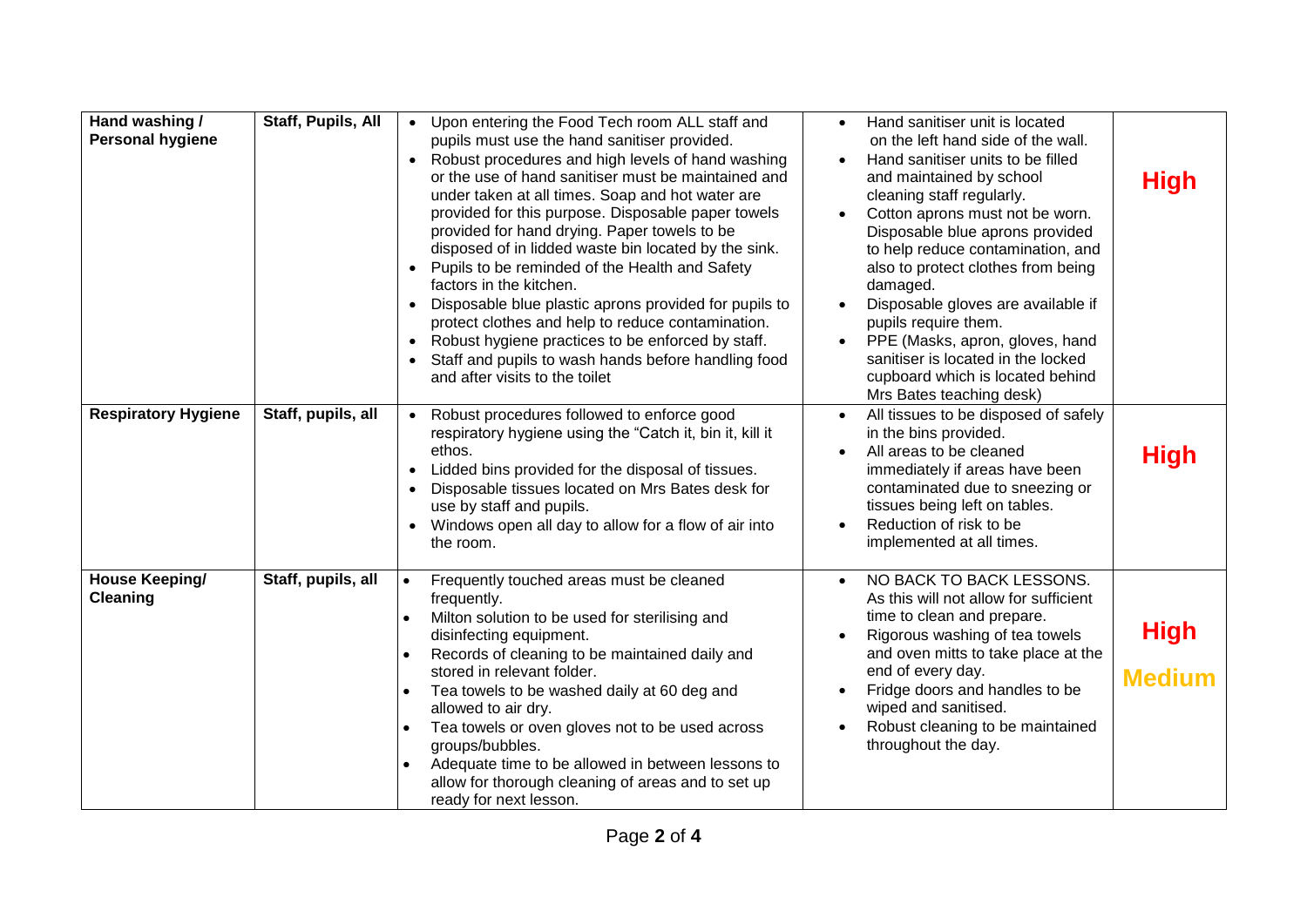| Equipment<br><b>Sanitising</b>              | Staff, pupils, all | Cleaning equipment, wipes, disinfectant, steriliser,<br>Ensure that all equipment has<br>dishwasher liquids located is COSHH cupboard.<br>been left for either 48 hours<br>before using with another group or<br>COSHH cupboard located next to the dishwasher.<br>$\bullet$<br>72 hours for plastics.<br>This cupboard is locked at all times.<br>No equipment is to be used<br>All equipment to be washed thoroughly in hot soapy<br>across different groups/bubbles.<br>water at the end of each lesson.<br>Knives to be disinfected and<br>At the end of each day any equipment which has<br>been used is to be either washed in the dishwasher,<br>stored safely and appropriately.<br>then sanitised with a Milton solution after removing<br>Cookers/hobs to be rigorously<br>wiped over after each use.<br>from dishwasher, or if previously cleaned wiped over<br>with Milton solution.<br>Electrical equipment to be cleaned and stored<br>safelv.<br>Cookers/hobs to be wiped over frequently with<br>appropriate disinfectant solution. | <b>High</b><br><b>Medium</b> |
|---------------------------------------------|--------------------|-----------------------------------------------------------------------------------------------------------------------------------------------------------------------------------------------------------------------------------------------------------------------------------------------------------------------------------------------------------------------------------------------------------------------------------------------------------------------------------------------------------------------------------------------------------------------------------------------------------------------------------------------------------------------------------------------------------------------------------------------------------------------------------------------------------------------------------------------------------------------------------------------------------------------------------------------------------------------------------------------------------------------------------------------------|------------------------------|
| <b>PPE</b>                                  | Staff, pupils, all | Disposable masks, gloves and aprons are available<br>Pupils to be reminded at all times<br>regarding the Health and Safety<br>for pupils.<br>when safely removing masks and<br>Two blue waste bins with a lids are provided for the<br>safe disposal of the PPE.<br>gloves.<br>Pupils to be reminded about the<br>PPE must be disposed of correctly in line with school<br>dangers of contaminating work<br>policy June 2020.<br>areas with dirty masks and gloves.                                                                                                                                                                                                                                                                                                                                                                                                                                                                                                                                                                                 | <b>High</b><br><b>Medium</b> |
| <b>Lateral Flow Testing</b><br>for Covid 19 | <b>Staff</b>       | Staff to undertake a lateral flow testing at least once<br>Staff to agree to regular testing for<br>$\bullet$<br>a week, initially. However, when the number of<br>safety purposes and to assist with<br>practical lessons increase leading to higher pupil<br>the track and trace protocols<br>numbers, testing should increase to possibly twice a<br>which are in place at Summerfield<br>in in line with Government<br>week.<br>guidelines.<br>This should assist with helping to<br>stop the transmission of the virus,<br>and to ensure the safety of both<br>pupils and staff.                                                                                                                                                                                                                                                                                                                                                                                                                                                               | LOW                          |